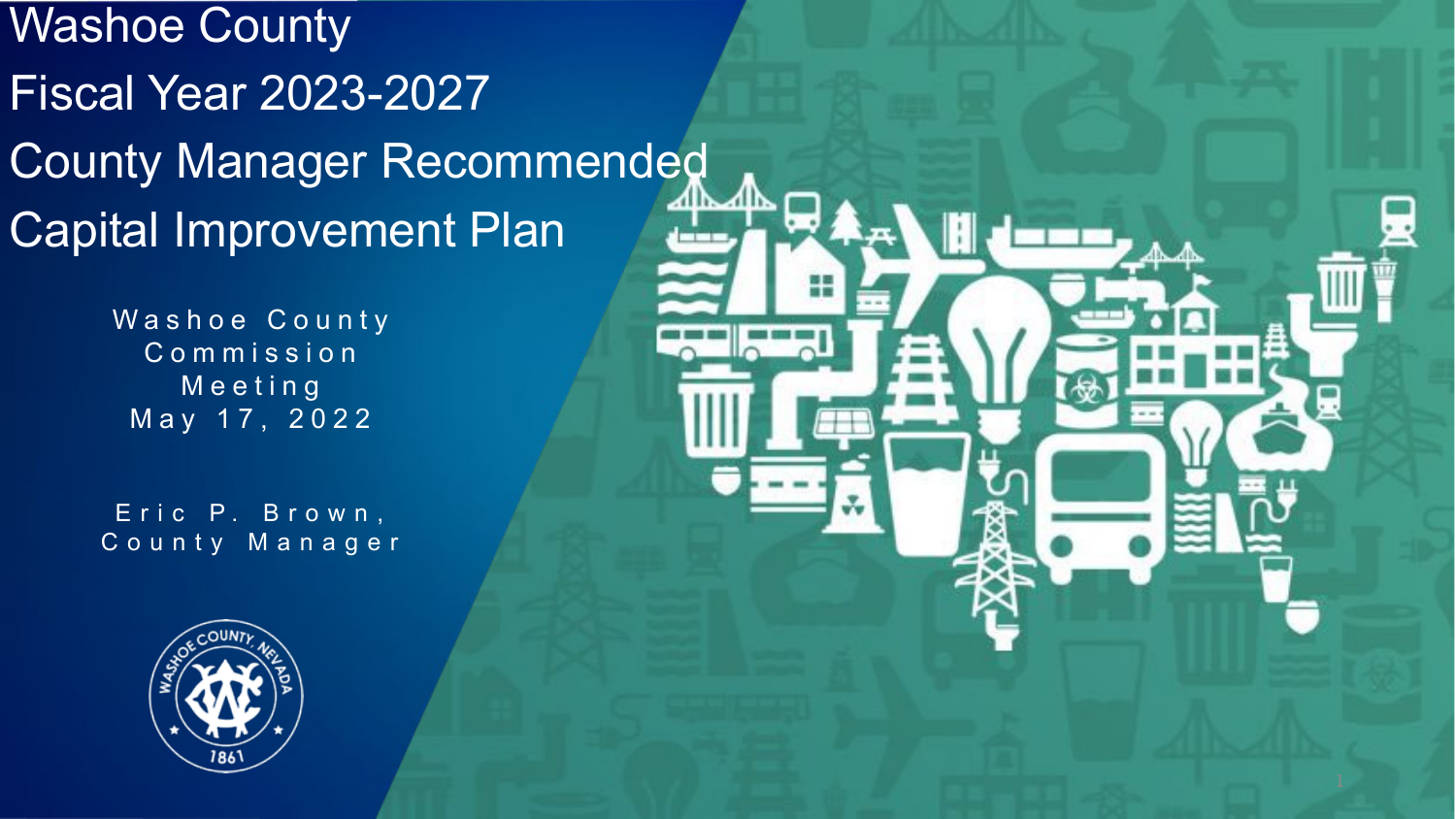

### Five-Year Capital Improvement Plan

|                                           |                            | Overall<br>Grade | <b>Capacity</b> | <b>Condition</b> | <b>Funding</b> | <b>Future</b><br><b>Need</b> | <b>O&amp;M</b> | <b>Public</b><br><b>Safety</b> | <b>Resilience</b> | Innovation |
|-------------------------------------------|----------------------------|------------------|-----------------|------------------|----------------|------------------------------|----------------|--------------------------------|-------------------|------------|
|                                           | <b>Road Pavement</b>       | <b>B-</b>        | A               | $B-$             | $\mathbb{C}$   | $D-$                         | $C-$           | A-                             | A                 | $B+$       |
|                                           | Stormwater                 | $\mathbb{C}$     | A               | <b>TBD</b>       | D              | F                            | $C-$           | $A-$                           | C                 | $B+$       |
|                                           | Parks                      | D+               | B               | $C +$            | F.             | F                            | D              | в                              | C                 | $B+$       |
| <b>Infrastructure</b><br><b>Scorecard</b> | <b>Facilities Building</b> | $C-$             | $B -$           | $C-$             | $C-$           | D-                           | D              | $B -$                          | A                 | $B -$      |
|                                           | Fleet                      | $B+$             | $B+$            | $C+$             | $A -$          | $A-$                         | $A -$          | A                              | A                 | $B+$       |
|                                           | <b>Sewer Collection</b>    | $A -$            | B               | А-               | $A -$          | $A - I$                      | B              | $B -$                          | A-                | $B+$       |
|                                           | <b>Reclaim Water</b>       | $B+$             | B               | А-               | A-             | $B +$                        | B              | $A-$                           | A-                | $B+$       |
|                                           | <b>Sewer Treatment</b>     | $B+$             | $B+$            | В                | $A -$          | А-                           | $B+$           | $B+$                           | B                 | $B+$       |

The FY23 Recommended Budget utilized the Infrastructure Scorecard tool as an area of focus for both capital needs and operational increases in Parks and Facilities Building. Operational increases focus on the O&M grade, which also address funding, and condition. Capital focus addresses condition, funding, and future need. Goal: "Raise the Grade"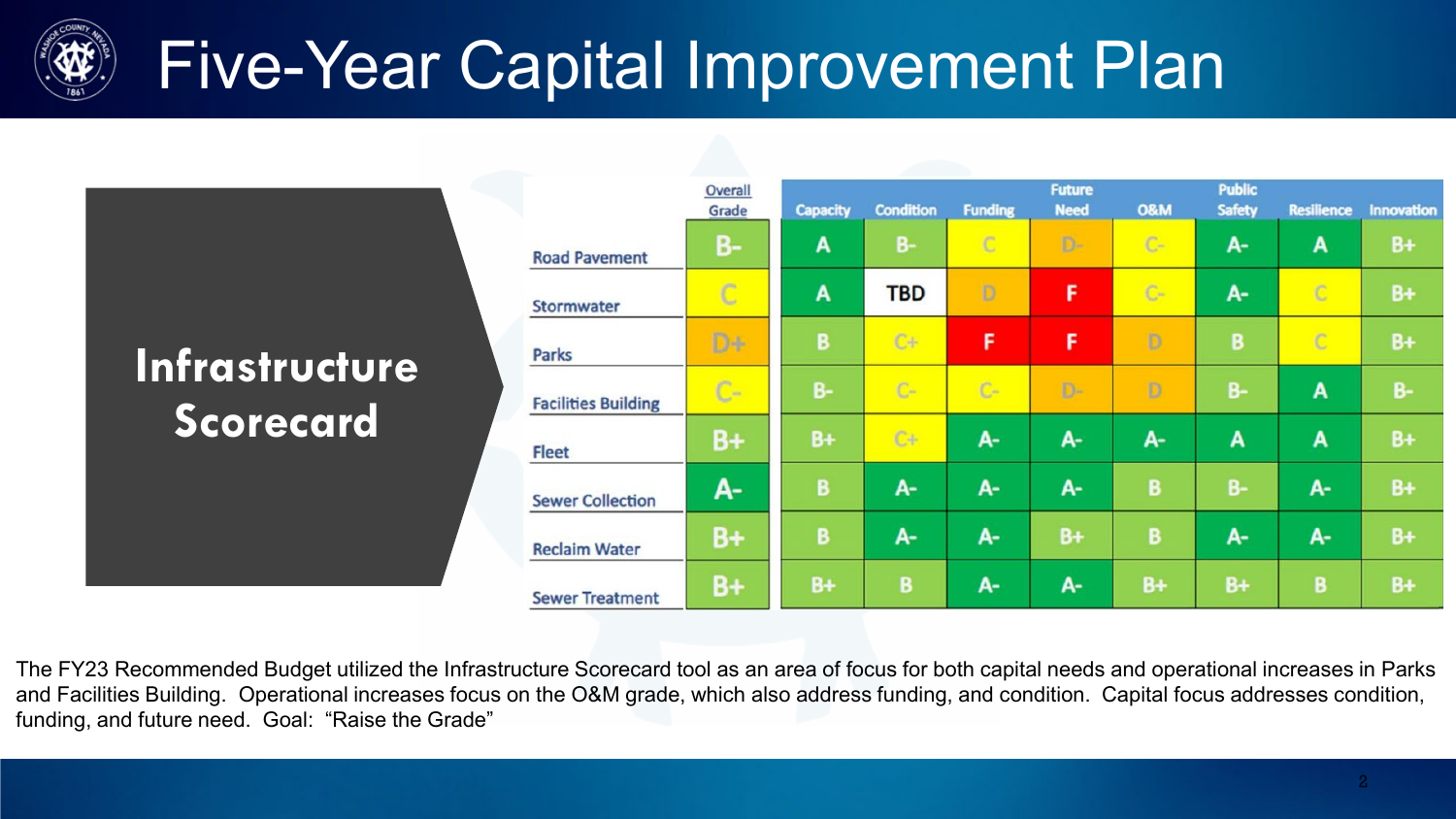

### Five-Year Capital Improvement Plan

CIP-Committee:

- Assistant County Managers
- Chief Financial Officer
- Chief Information Officer
- **Comptroller**
- Budget Manager

| <b>WASHOE COUNTY CAPITAL IMPROVEMENTS PLAN FISCAL YEAR 2023-2027</b> |                |                |                |                |                          |                      |  |
|----------------------------------------------------------------------|----------------|----------------|----------------|----------------|--------------------------|----------------------|--|
| <b>FUND SUMMARY</b>                                                  |                |                |                |                |                          |                      |  |
|                                                                      | Year 1         | Year 2         | Year 3         | Year 4         | Year 5                   |                      |  |
| <b>CAPITAL FUNDS SUMMARY</b>                                         | <b>FY 2023</b> | <b>FY 2024</b> | <b>FY 2025</b> | <b>FY 2026</b> | FY 2027                  | <b>Total 5 Years</b> |  |
| Fund                                                                 |                |                |                |                |                          |                      |  |
| Capital Improvements Fund                                            | 80,313,239     | 13,579,714     | 13,124,933     | 16,540,769     | 2,544,143                | 126,102,798          |  |
| Parks Capital Fund                                                   | 5,901,072      | 5,835,000      | 1,150,000      | 4,490,000      | 1,960,000                | 19,336,072           |  |
| Capital Facilities Tax Fund                                          |                |                |                |                | $\overline{\phantom{0}}$ |                      |  |
| Roads Fund                                                           | 5,456,000      | 3,817,180      | 3,931,695      | 4,049,646      | 4,171,136                | 21,425,657           |  |
| Other Funds                                                          | 3,291,814      |                |                |                |                          | 3,291,814            |  |
| Utilities Fund                                                       | 57,484,000     | 81,239,000     | 30,677,000     | 5,000,000      |                          | 174,400,000          |  |
| Equipment Services Fund                                              | 6,900,679      | 2,483,000      | 3,002,925      | 2,446,000      | 5,786,480                | 20,619,084           |  |
| <b>Total Funding Sources and Uses</b>                                | \$159,346,804  | \$106,953,894  | \$51,886,553   | \$32,526,415   | \$14,461,759             | \$365,175,425        |  |

| <b>FUNCTIONAL SUMMARY</b>    |               |               |                |              |              |                      |  |
|------------------------------|---------------|---------------|----------------|--------------|--------------|----------------------|--|
|                              | Year 1        | Year 2        | Year 3         | Year 4       | Year 5       |                      |  |
| <b>Functional Summary</b>    | FY 2023       | FY 2024       | <b>FY 2025</b> | FY 2026      | FY 2027      | <b>Total 5 Years</b> |  |
| <b>Function</b>              |               |               |                |              |              |                      |  |
| General Government           | 20,749,667    | 3,124,375     | 6,132,925      | 2,646,000    | 5,986,480    | 38,639,447           |  |
| Judicial                     | 1,984,600     | 931,569       | 384,069        | 3,294,069    | 384,068      | 6,978,375            |  |
| <b>Public Safety</b>         | 32,547,389    | 1,558,270     | 3,063,364      | 724,200      | 1,760,075    | 39,653,298           |  |
| <b>Public Works</b>          | 17,959,408    | 4,807,180     | 4,731,695      | 4,049,646    | 4,171,136    | 35,719,065           |  |
| <b>Health and Sanitation</b> | 250,000       |               |                |              |              | 250,000              |  |
| Welfare                      | 18,477,869    |               | 175,000        | 947,500      |              | 19,600,369           |  |
| Culture and Recreation       | 9,748,872     | 15,293,500    | 6,722,500      | 15,865,000   | 2,160,000    | 49,789,872           |  |
| Utilities                    | 57,484,000    | 81,239,000    | 30,677,000     | 5,000,000    |              | 174,400,000          |  |
| Golf                         | 75,000        |               |                |              |              | 75,000               |  |
| <b>Building and Safety</b>   | 70,000        |               |                |              |              | 70,000               |  |
| <b>Total</b>                 | \$159,346,804 | \$106,953,894 | \$51,886,553   | \$32,526,415 | \$14,461,759 | \$365,175,425        |  |

*\*Non-Capital expenditures such as personnel and services and supplies related to the CIP projects are not included in the above summary.*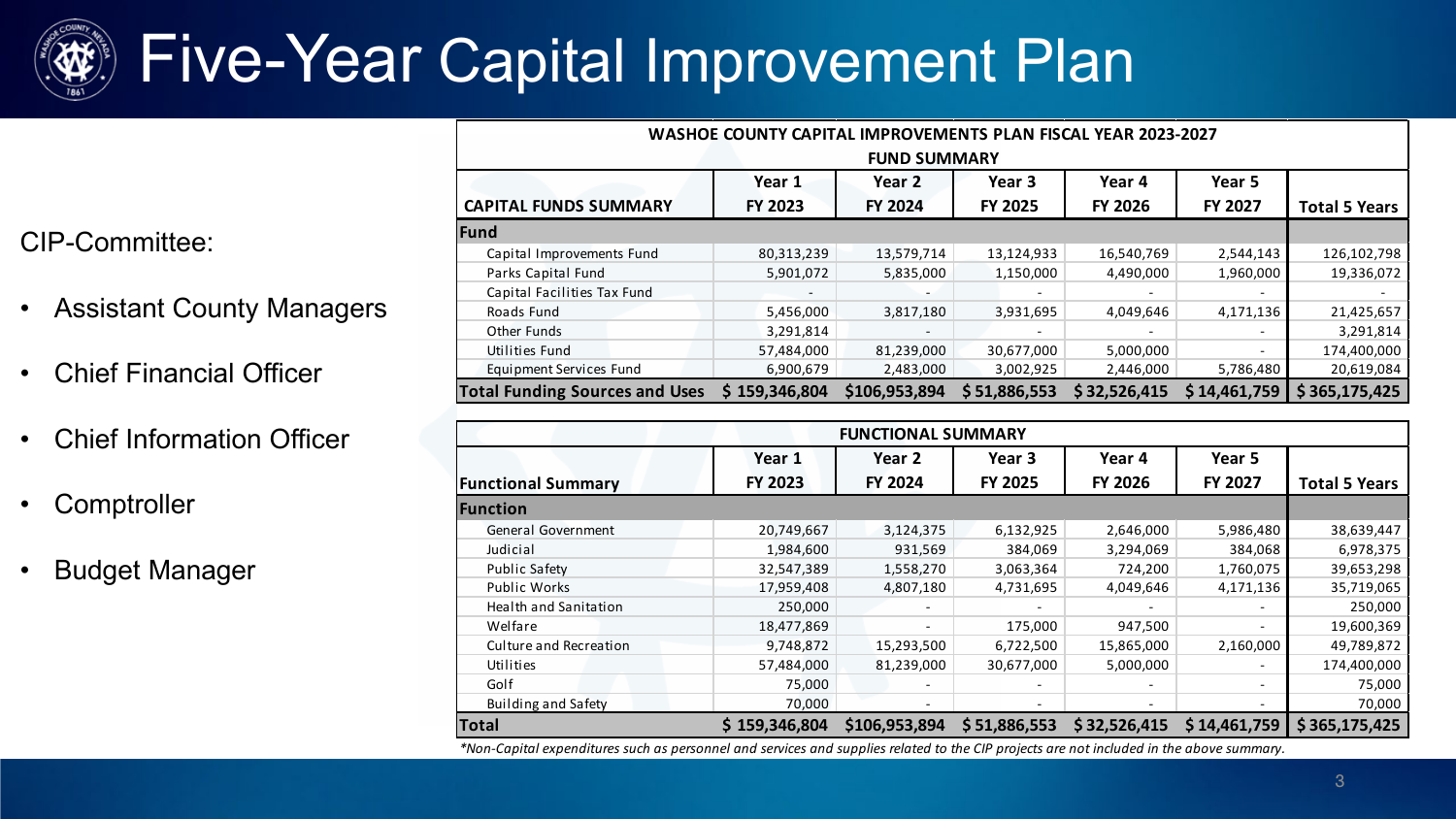## FY 2023 Capital Improvements Fund CIP-Fund

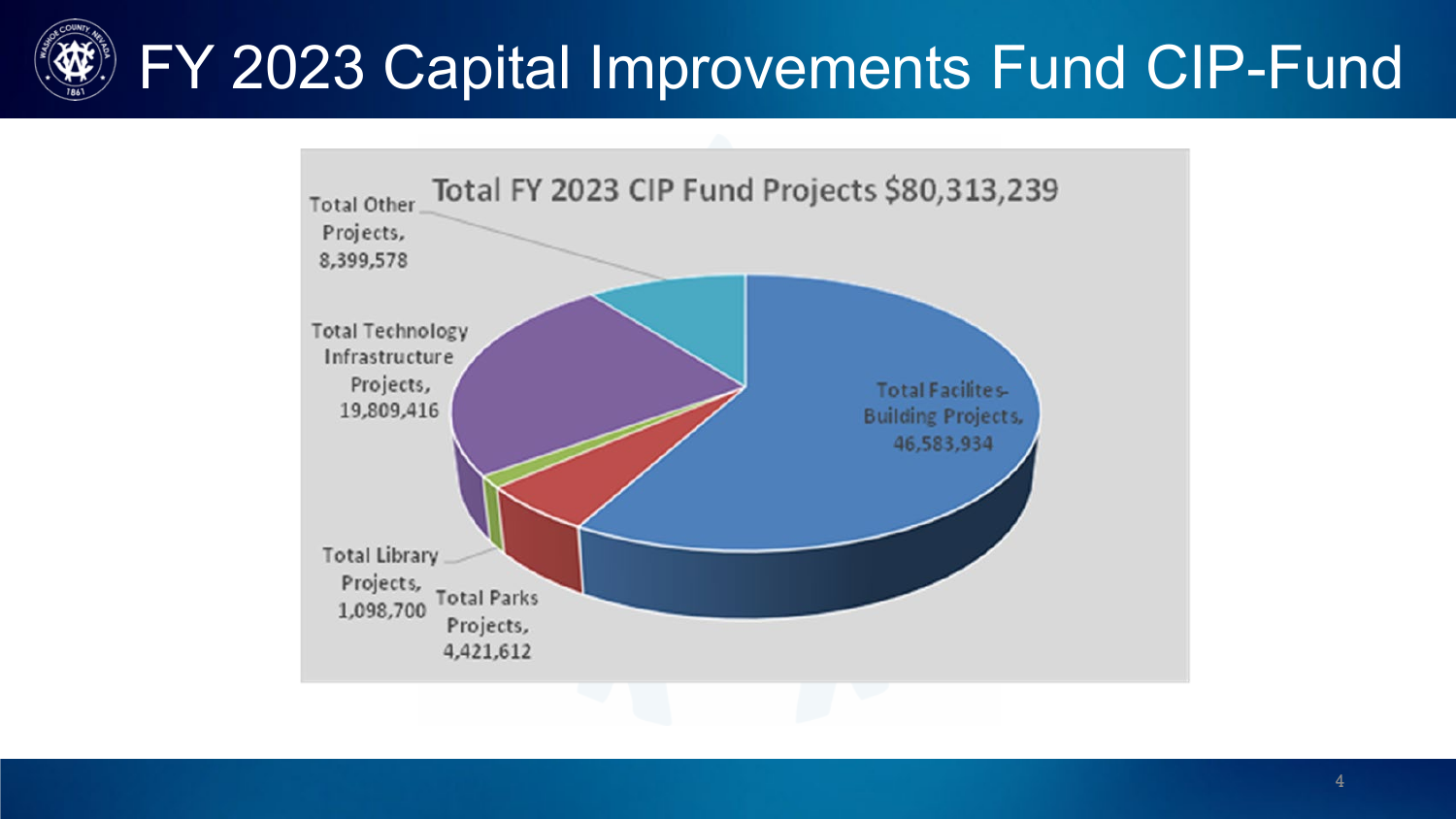

### CIP Fund - FY 2022 One-Time Transfer

|                                                   | <b>ESTIMATED</b> |
|---------------------------------------------------|------------------|
| FY 2023 ALL PROJECTS - Capital Improvements Fund  | <b>COST</b>      |
| <b>Funded with FY 2022 One-Time Transfer</b>      |                  |
| <b>Already Approved Multi-Year Projects</b>       |                  |
| 911 Parr Bunk Bed Safety Modifications            | 3,137,200        |
| Door Access Control System Replacement            | 483,000          |
| Firewalls                                         | 238,492          |
| P <sub>25</sub> Radios                            | 3,046,509        |
| Pedestrian Safety Improvements                    | 1,100,000        |
| Security Camera System Replacement                | 1,138,250        |
| WCSO Records_Detention_CAD System (county funded) | 2,100,000        |
| Wi-Fi System Upgrades                             | 251,816          |
| <b>Subtotal Multi-Year</b>                        | 11,495,267       |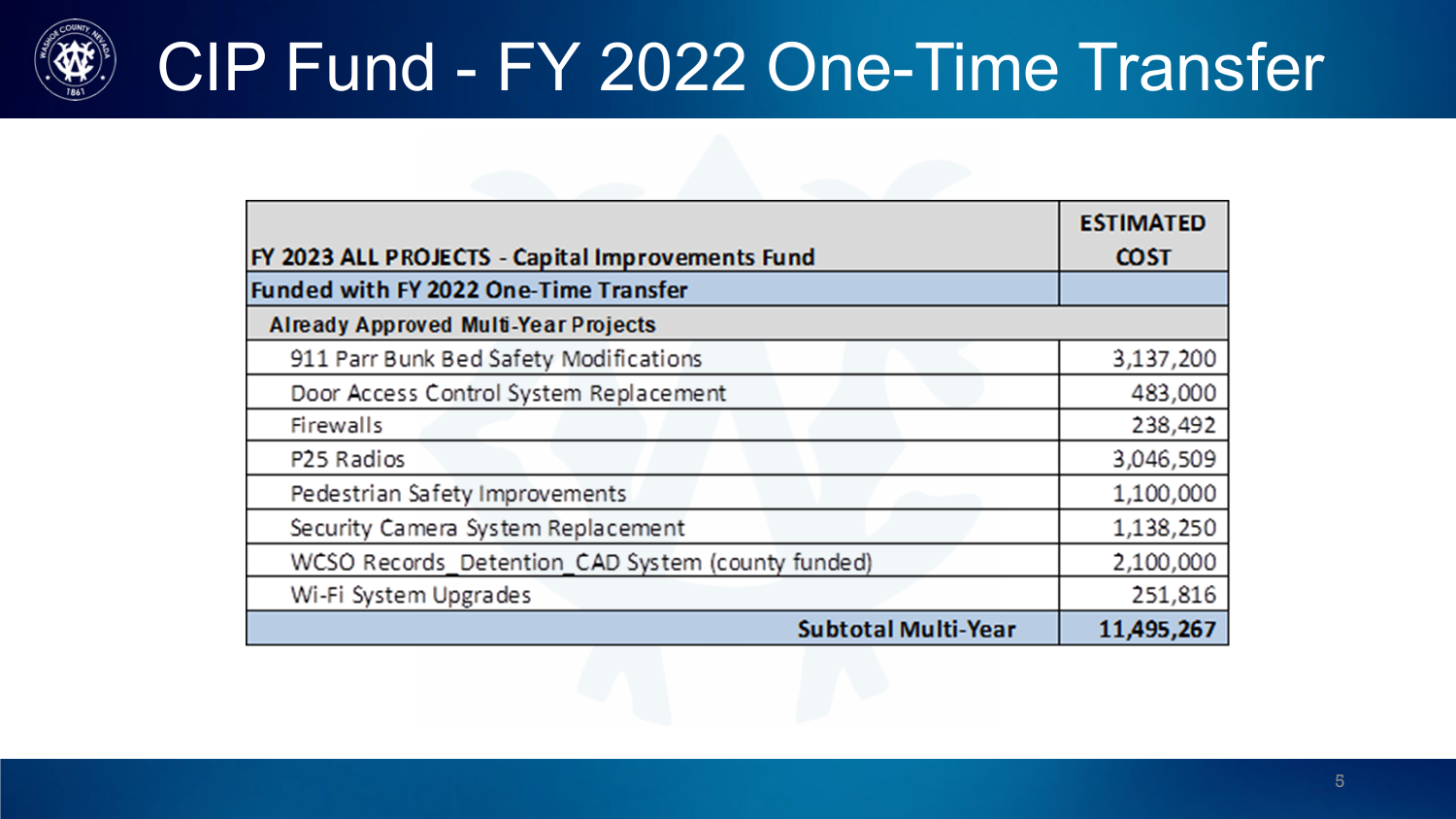

### CIP-Fund - FY 2022 One-Time Transfer

| <b>Facilities-Building Projects</b>           |            |
|-----------------------------------------------|------------|
| 350 S Center 2nd Floor VAV Replacement        | 247,500    |
| 350 S Center Mechanical Room Roof Replacement | 121,000    |
| 75 Court Street Historic Exterior Renovation  | 276,100    |
| 911 Parr Elevator Controls                    | 968,000    |
| 911 Parr HU6 Roof Replacement                 | 367,500    |
| 911 Parr HU9 HVAC_Roof Replacement            | 1,650,000  |
| 911 Parr Parking Lot Rehabilitation           | 715,000    |
| 911 Parr Steel Doors HU1, 3 & 6               | 1,194,600  |
| County Complex Building B Roof Restoration    | 213,675    |
| Jan Evans Parking Lot Drainage Rehabilitation | 286,000    |
| Juvenile Services Door Security Replacement   | 865,000    |
| Kids Kottage 2 Roof Replacement               | 359,625    |
| Major Maintenance Replacement                 | 2,000,000  |
| <b>REOC Technology Upgrade</b>                | 484,694    |
| RPSTC HVAC Replacement                        | 612,150    |
| Senior Center Building Renovations            | 1,980,000  |
| Senior Center Flooring Replacement            | 192,500    |
| WCSO Jail Security and Communication System   | 2,000,000  |
| <b>Subtotal Facilities-Building</b>           | 14,533,344 |

| <b>Other Projects</b>                                    |            |
|----------------------------------------------------------|------------|
| <b>Undesignated Budget</b>                               | 3,375,500  |
| WC Workplace of the Future - Pilot                       | 1,770,000  |
| <b>Subtotal Other</b>                                    | 5,145,500  |
|                                                          |            |
| <b>Parks Projects</b>                                    |            |
| Golden Valley Park Playground Replacement                | 550,000    |
| Lemmon Valley Park Restroom/Ballfield Improvements       | 715,000    |
| Melio Gaspari Water Park Safety Improvements             | 495,000    |
| Ranch House Settling Mitigation                          | 144,100    |
| Virginia Foothills Playground Replacement                | 440,000    |
| <b>Subtotal Parks</b>                                    | 2,344,100  |
|                                                          |            |
| <b>Technology Infrastructure Projects</b>                |            |
| In-Building P25 BDA Upgrade                              | 892,500    |
| <b>Subtotal Technology Infrastrucutre</b>                | 892,500    |
|                                                          |            |
| <b>TOTAL Projects Funded with FY22 One-Time Transfer</b> | 34,410,711 |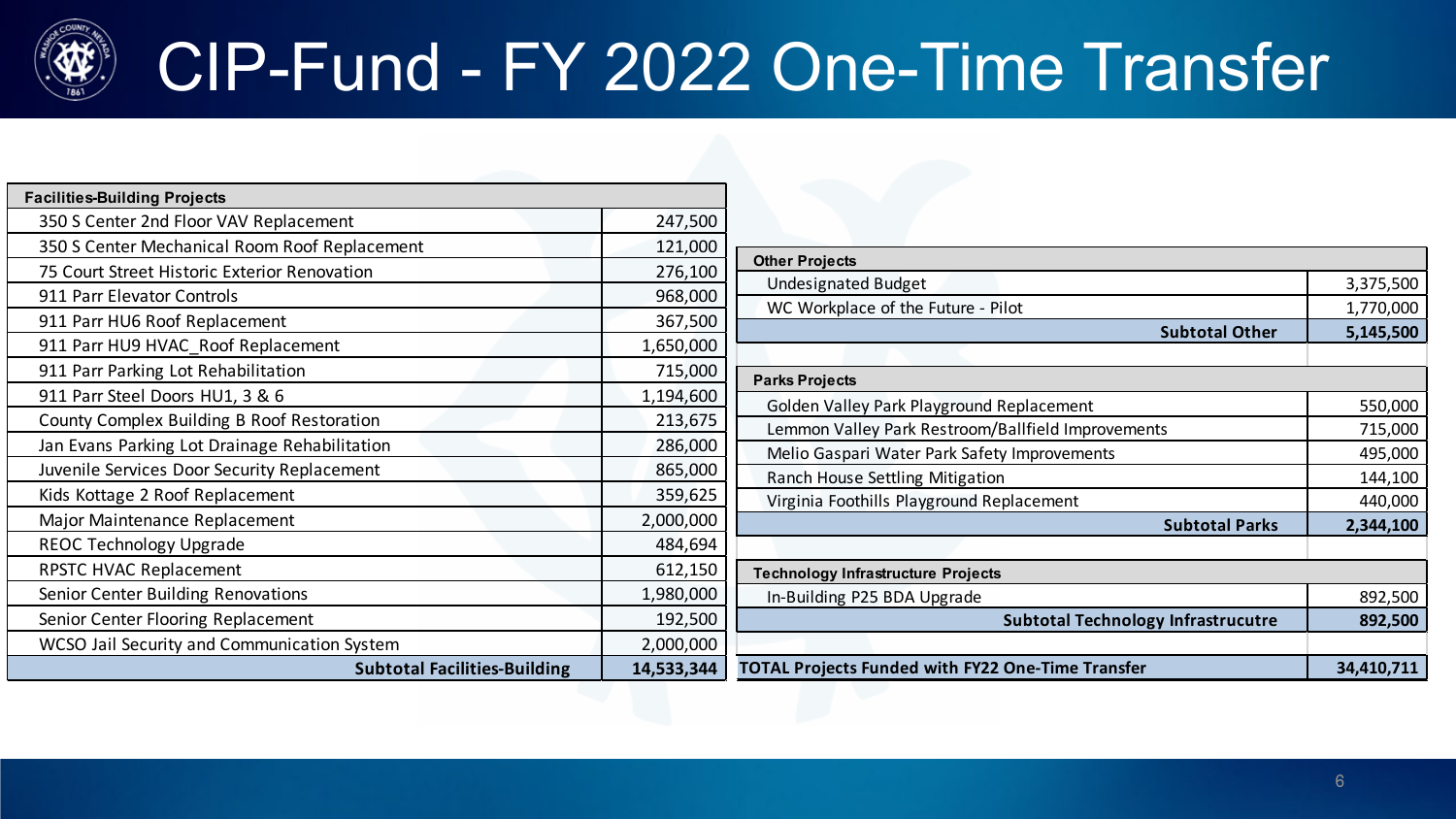

### CIP-Fund - FY 2023 One-Time Transfer

| <b>Funded With FY 2023 One-Time Transfer</b>                                                              |            |
|-----------------------------------------------------------------------------------------------------------|------------|
| <b>Facilities-Building Projects</b>                                                                       |            |
| DA Office Expansion - Mills B. Lane                                                                       | 1,114,000  |
| Major Maintenance Replacement                                                                             | 2,000,000  |
| <b>Subtotal Facilities-Building</b>                                                                       | 3,114,000  |
|                                                                                                           |            |
| <b>Technology Infrastructure Projects</b>                                                                 |            |
| Broadband - Gerlach Fiber                                                                                 | 2,500,000  |
| Major Technology Replacement                                                                              | 5,000,000  |
| <b>Subtotal Technology Infrastrucutre</b>                                                                 | 7,500,000  |
|                                                                                                           |            |
| <b>TOTAL Projects Funded with FY23 One-Time Transfer</b>                                                  | 10,614,000 |
| **Potential remaining from \$37,996,175 FY23 one-time Transfer = \$27,382,175; source for future unfunded |            |
| and/or unknown projects; cost escalations; other contingency; etc.                                        |            |
|                                                                                                           |            |
| <b>Total FY23 Capital Improvements Fund</b>                                                               | 80,313,239 |
|                                                                                                           |            |
| <b>Total Facilites-Building Projects</b>                                                                  | 46,583,934 |
| <b>Total Parks Projects</b>                                                                               | 4,421,612  |
| <b>Total Library Projects</b>                                                                             | 1,098,700  |
| <b>Total Technology Infrastructure Projects</b>                                                           | 19,809,416 |
| <b>Total Other Projects</b>                                                                               | 8,399,578  |
| <b>TOTAL FY 2023 Projects</b>                                                                             | 80,313,239 |

FY23 Projects of \$80,313,239 consist of:

- $\cdot$  \$34,410,711 FY22 One-Time **Transfer**
- $$35,288,528-$ Carry-Over projects from prior years
- $$10,614,000-$ FY23 One-Time **Transfer**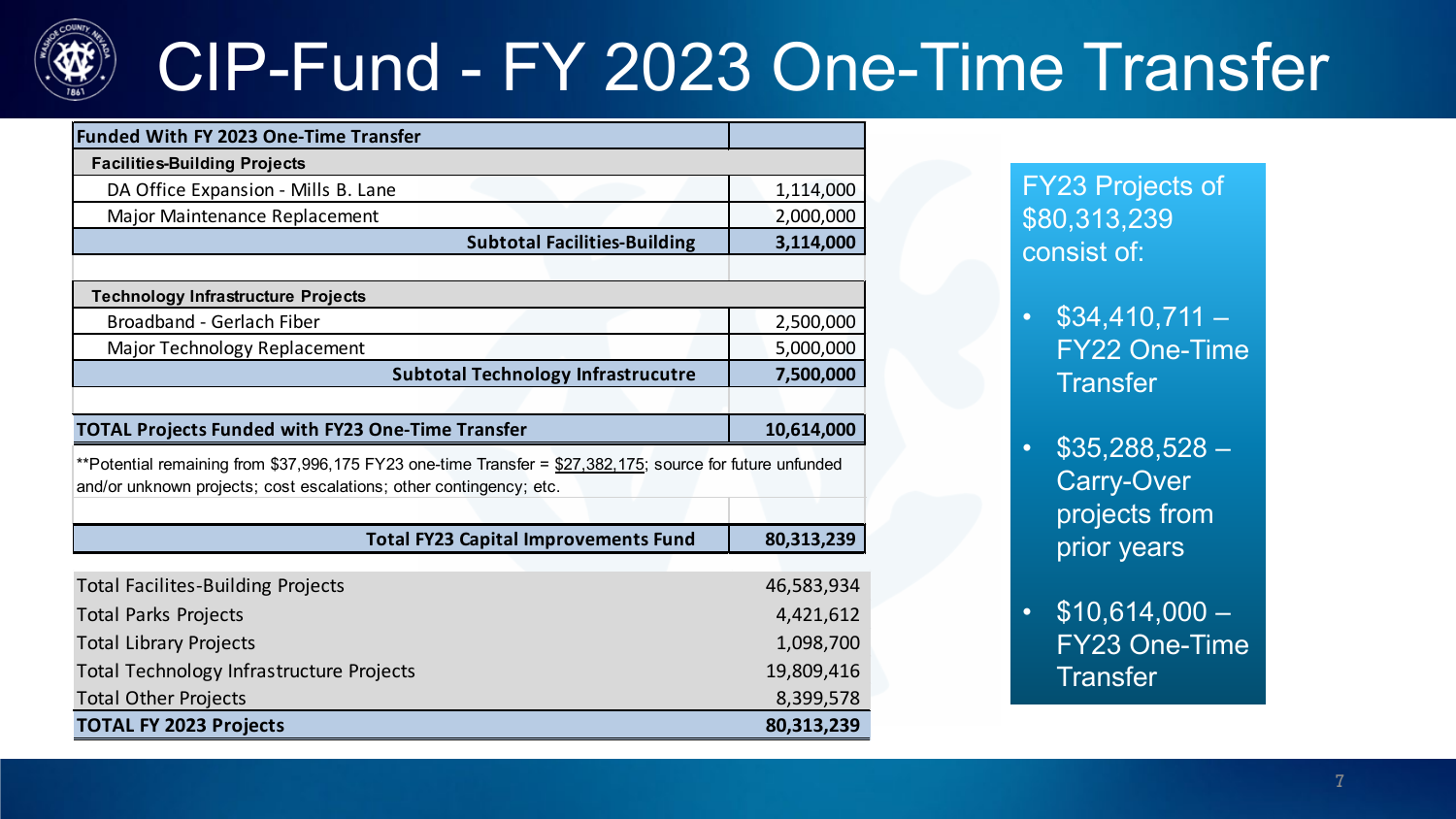

#### FY 2023 Parks Capital Fund

|                                                         | <b>ESTIMATED</b> |
|---------------------------------------------------------|------------------|
|                                                         |                  |
| FY 2023 PROJECTS - Parks Capital Fund                   | <b>COST</b>      |
| Galena Schoolhouse-Interior Renovations (carry-over)    | 405,000          |
| Ellen's Park Playground Renovation (carry-over)         | 154,125          |
| Whites Creek Playground Improvements (carry-over)       | 49,063           |
| North Valleys Regional Dog Park (carry-over)            | 300,000          |
| Regional Archer Facility NEPA (carry-over)              | 100,000          |
| Sun Valley Regional Park - Bike Park (carry-over)       | 100,000          |
| Ballardini Loop Trails WC-1 (carry-over)                | 320,532          |
| Carcione-Canepa Master Plan Implementation (carry-over) | 271,560          |
| WC-1 Lake Tahoe Bike Phase 4 (carry-over)               | 285,000          |
| Rancho Playground Improvements (carry-over)             | 477,700          |
| Bowers Mansion Seismic Retrofit Ph III (carry-over)     | 387,800          |
| WC-1 Riverbend Trails Phase 2 (carry-over)              | 129,590          |
| Ballardini Water Rights WC-1 (carry-over)               | 58,742           |
| Rancho Wetlands/UNR (carry-over)                        | 287,887          |
| Thomas Creek to Ballardini Connector Trail (carry-over) | 40,000           |
| NDF Parks & Open Space Weed Management (carry-over)     | 55,611           |
| Sierra Front Trail Planning (carry-over)                | 74,300           |
| <b>Undesignated Budget</b>                              | 2,404,162        |
| <b>Total FY23 Parks Capital Fund</b>                    | 5,901,072        |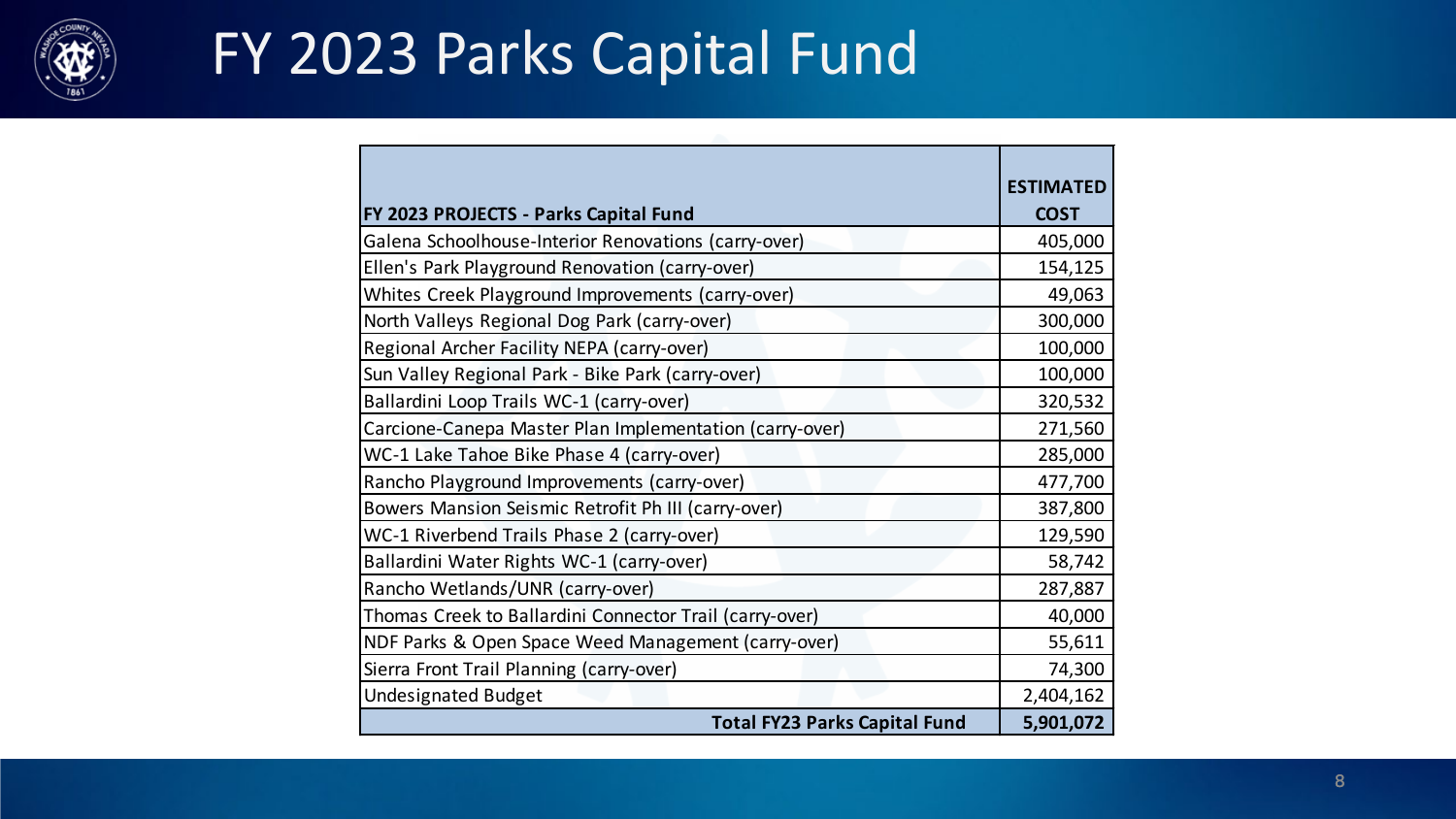

#### FY 2023 Utilities Fund

|                                                               | <b>ESTIMATED</b> |
|---------------------------------------------------------------|------------------|
| <b>FY 2023 PROJECTS - Utilities Fund</b>                      | <b>COST</b>      |
| Reclaimed Water System Maintenance Projects                   | 160,000          |
| <b>Stormwater Sedimentation Basin Project</b>                 | 50,000           |
| Stormy Canon Channel Clearing and Restoration                 | 100,000          |
| Steamboat Lift Station Replacement and 2nd Force Main         | 14,150,000       |
| <b>Cold Springs WRF Projects</b>                              | 866,400          |
| Spanish Springs Collection System Rehabilitation (H2S Damage) | 500,000          |
| Effluent Water Projects - Existing Water Resource Management  | 1,200,000        |
| Pleasant Valley Interceptor - Reach 3 Conveyance Project      | 12,041,000       |
| <b>STMWRF 2020 Expansion</b>                                  | 20,589,000       |
| <b>Effluent Distribution Expansion - Programmatic</b>         | 5,600,000        |
| NSS Flood Detention Facility Fencing/Security Improvement     | 1,300,000        |
| <b>Cold Springs WRF Projects</b>                              | 927,600          |
| <b>Total FY23 Utilities Fund</b>                              | 57,484,000       |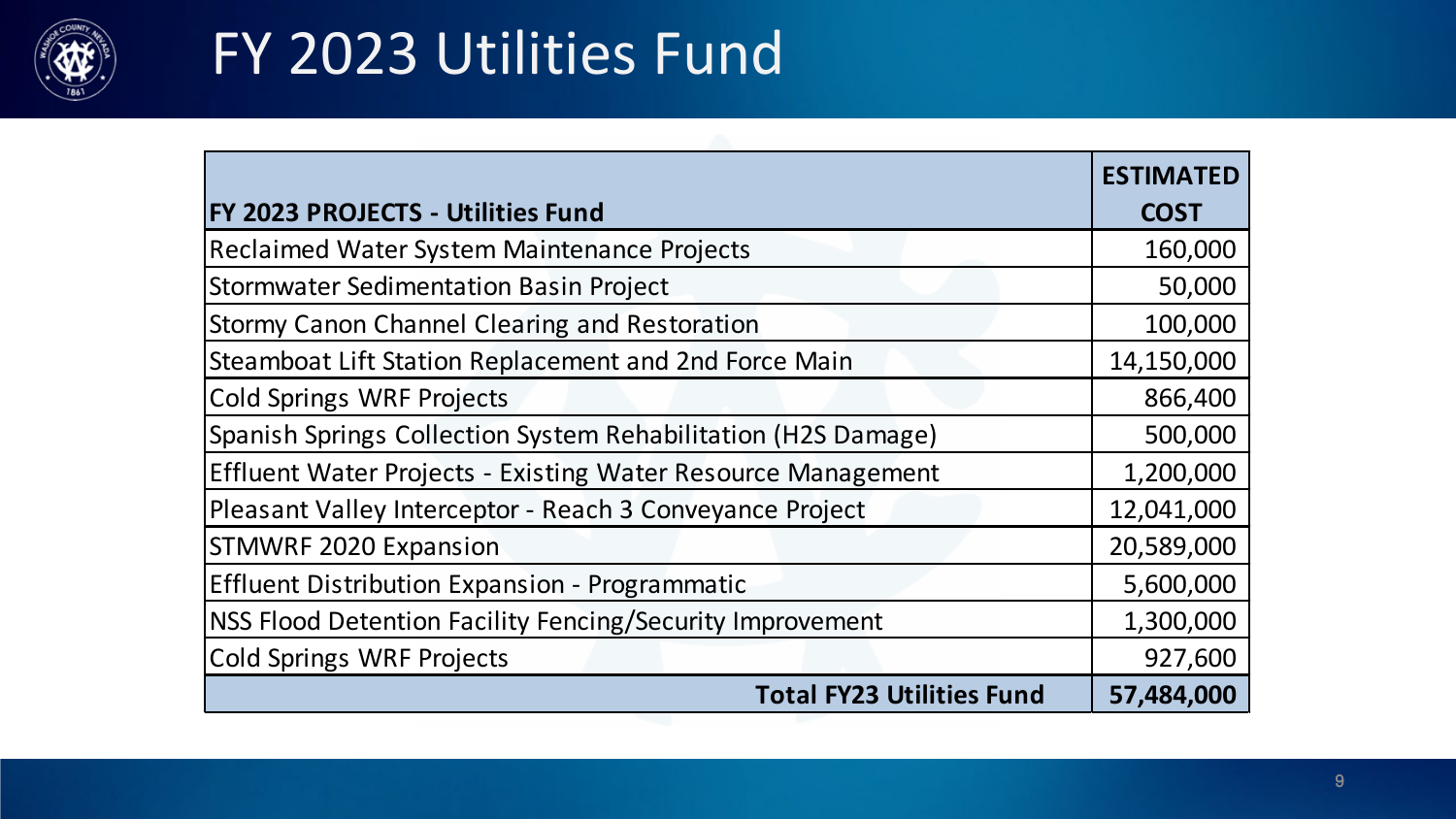

#### FY 2023 Road and Equipment Services Funds

|                                                                                              | <b>ESTIMATED</b> |
|----------------------------------------------------------------------------------------------|------------------|
| <b>FY 2023 PROJECTS - Roads</b>                                                              | <b>COST</b>      |
| <b>Slurry Seal</b>                                                                           | 3,100,000        |
| Snowplow/Loader/Blower                                                                       | 550,000          |
| <b>Undesignated and Street Cut</b>                                                           | 1,806,000        |
| <b>Total FY23 Roads Capital</b>                                                              | 5,456,000        |
| *Slurry Seal for FY23 includes Cold Springs, Verdi, Incline Village, Ventana, Hidden Valley, |                  |
| Spanish Springs, East Shore, CR447                                                           |                  |
|                                                                                              |                  |
|                                                                                              |                  |
|                                                                                              | <b>ESTIMATED</b> |
| <b>FY 2023 PROJECTS - Equipment Services</b>                                                 | <b>COST</b>      |
| <b>Heavy Equipment Replacement</b>                                                           | 4,070,085        |
| <b>Light Equipment Replacement</b>                                                           | 2,830,594        |
| <b>Total FY23 Equipment Services Capital</b>                                                 | 6,900,679        |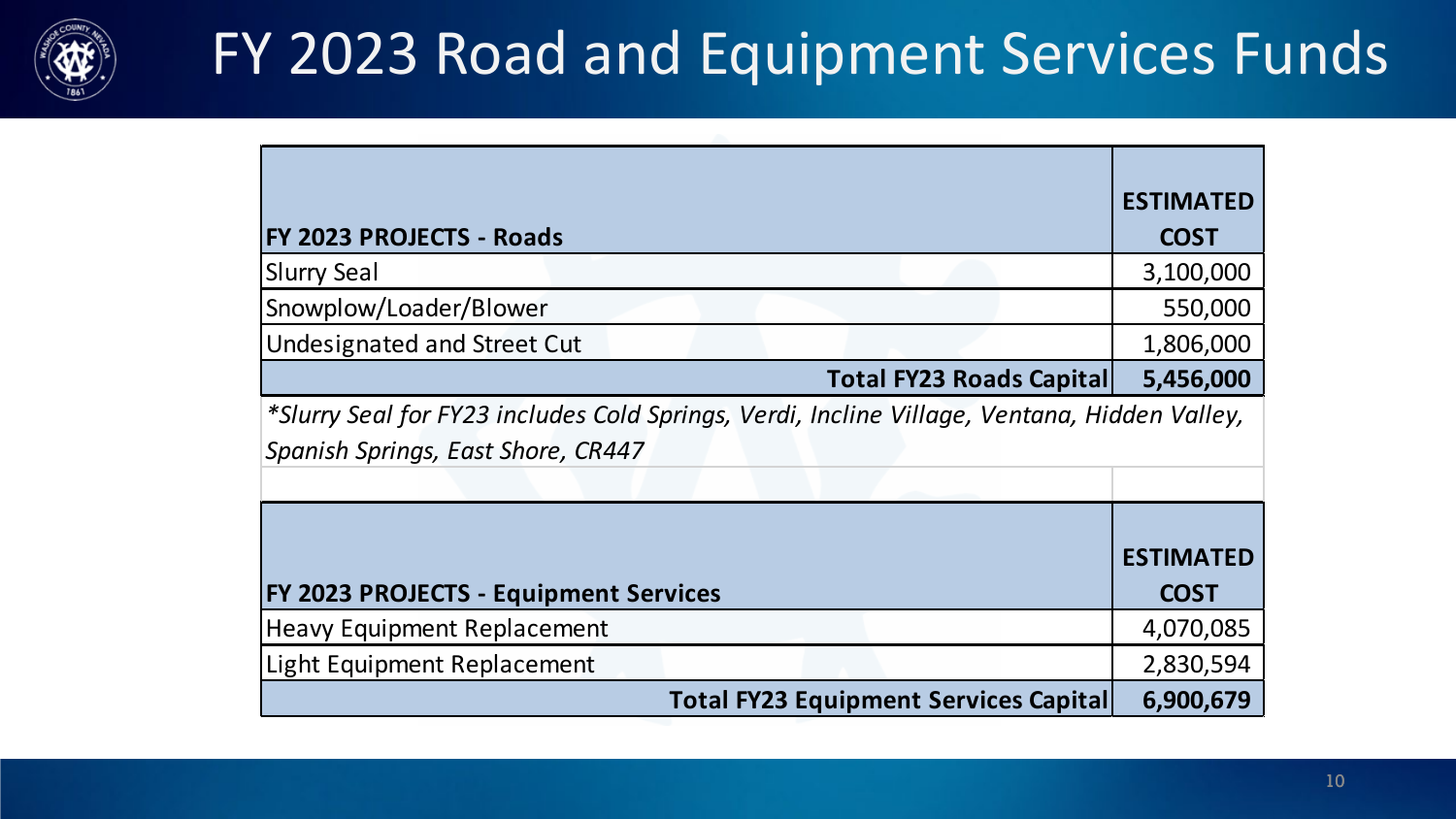

#### **Capital Improvement Program**

- Long Term Capital Needs for Major New Facilities/Projects  $\blacksquare$ 
	- IT Infrastructure/Systems Replacement
	- North Valleys Library
	- Second Judicial District Court Building
	- Senior Facilities
	- Detention Facility Infirmary
	- New Crime Lab
	- Regional Parks, Trails and Open Space Expansions
- No final decisions on any of the above needs п
- Only Year 1 of the 5-Year CIP is funded per the Annual Budget
- May require use of debt financing with identified debt repayment revenue sources